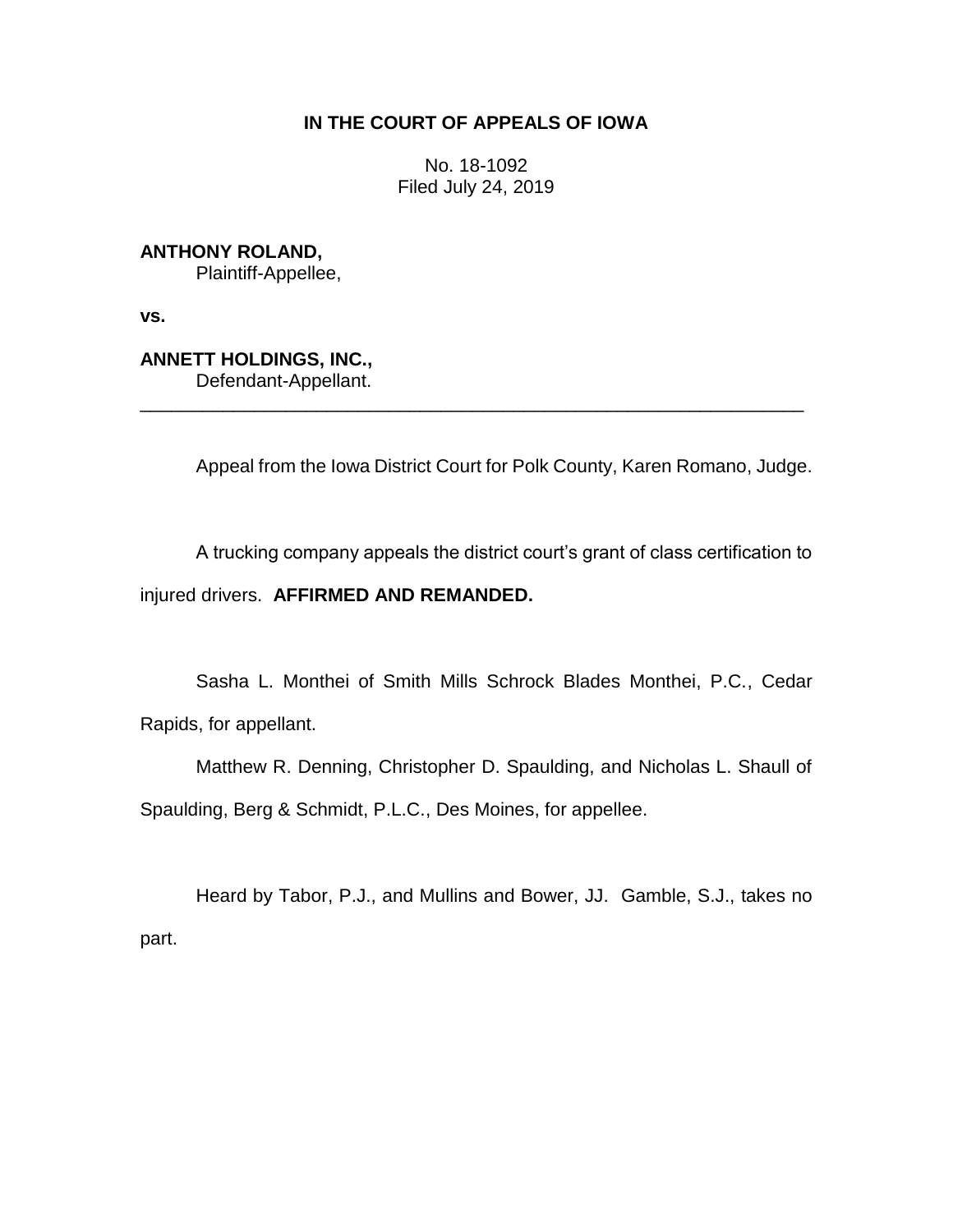## **TABOR, Judge.**

The district court certified a class action involving dozens of truck drivers who allege their employer violated their rights under the workers' compensation act. The trucking company appeals. Finding no abuse of discretion, we affirm the class certification ruling.

## **I. Facts and Prior Proceedings.**

. . . .

 $\overline{a}$ 

The work-related injury suffered by Anthony Roland planted the seed for this class action. In October 2013, Roland started work for Annette Holdings,  $LLC<sup>1</sup>$ as an over-the-road truck driver. Roland lived in Oxford, Alabama, 897 miles away from Annett Holdings's headquarters in Des Moines. Annett Holdings requires all of its drivers, as a condition of their employment, to sign a Memorandum of Understanding (MOU). The MOU provides:

[A]s a condition of your employment with [Annett Holdings], you acknowledge and agree that [Annett Holdings] may require you to temporarily relocate to Des Moines, Iowa, for modified duty work in the event you suffer a work injury. Iowa Law allows Annett Holdings to suspend workers' compensation benefits to an injured worker if an injured worker fails to accept and work in the modified duty position offered by Annett Holdings . . . .

Because drivers agree to be away from home as an essential function and an agreed upon term of their employment with Annett Holdings, injured workers are expected to temporarily relocate and perform their modified duty work in Des Moines, Iowa, irrespective of your state of residence. The temporary relocation will include staying away from your home for up to two weeks at a time. By accepting employment with [Annett Holdings], you acknowledge there is nothing you are aware of which would prevent you from temporarily relocating to Des Moines, Iowa for up to two weeks at a time to

<sup>1</sup> Annett Holdings is an Iowa trucking company that also does business as TMC Transportation. In this opinion, we will call the company Annett Holdings.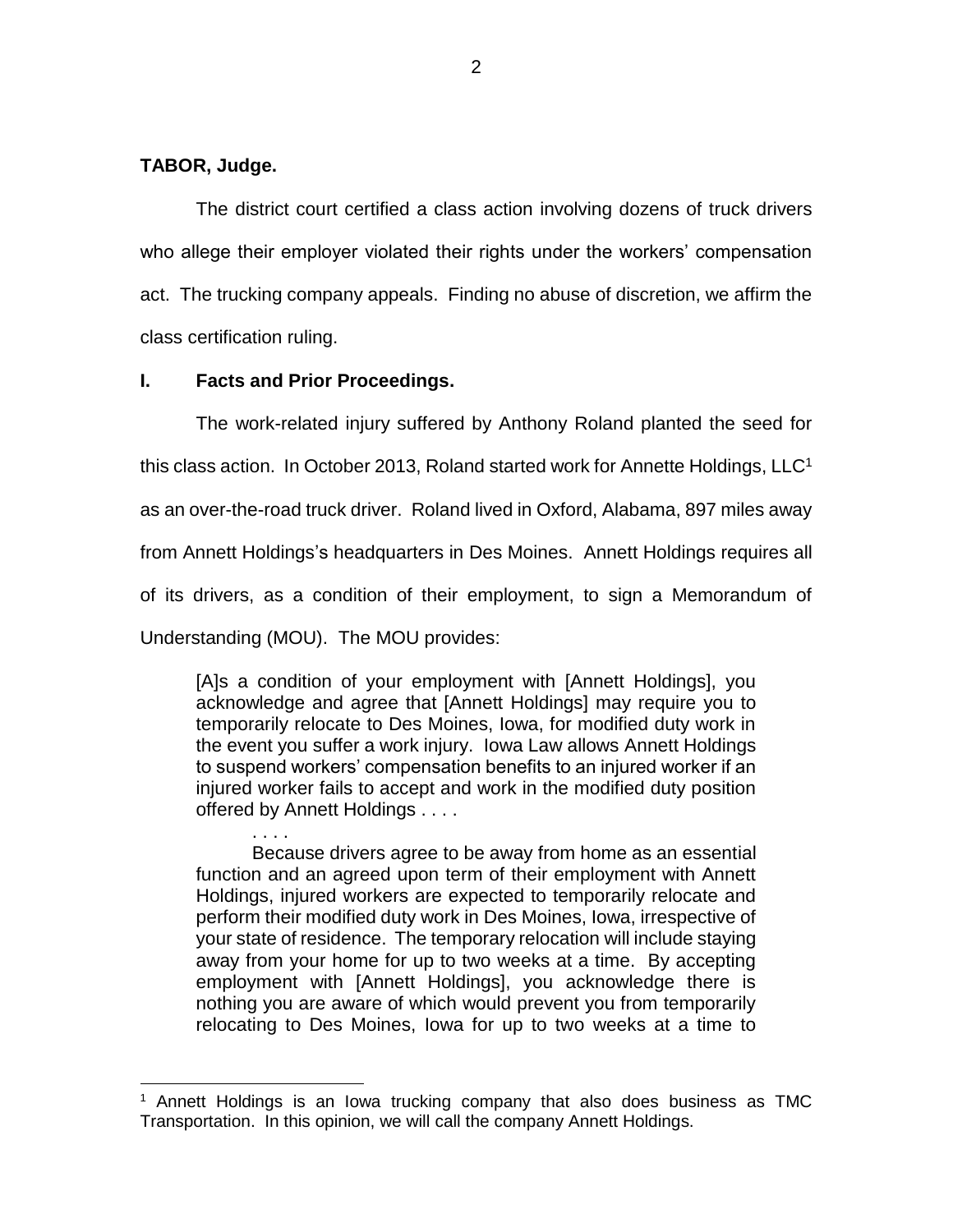perform modified duty work assignments in the event you suffer a work injury.

After less than a year on the job, Roland injured his elbow while working in Indiana. Consistent with the MOU, after preliminary treatment in Indiana, Annett Holdings assigned Roland to the modified-duty program in Des Moines. The company transferred Roland's medical care to Des Moines to accommodate the modified-duty work program. Dissatisfied with the medical care he was receiving in Des Moines, Roland asked Annett Holdings to authorize treatment by an orthopedic surgeon in Alabama. Annett Holdings agreed. In May 2014, after undergoing elbow surgery in Alabama, Annett Holdings again assigned Roland to modified-duty work. The company again compelled him to relocate to Des Moines and to forgo follow-up care in Alabama.

In June 2014, Roland petitioned the Iowa Workers' Compensation Commission seeking alternate medical care in Alabama instead of Des Moines. The deputy commissioner concluded the MOU functionally deprived Roland of reasonable medical care. In granting Roland's petition, the commissioner explained:

The agreement signed by Roland is contrary to the law and case law of Iowa because it attempts to use an agreement to relieve the employer from part of its liability to provide reasonably suited treatment for the injury without undue inconvenience to the employee under [c]hapter 85. The agreement appears to be an attempt to either avoid or eliminate both the "reasonable" and "undue inconvenience" clauses in Iowa Code section 85.27(4).

Annett Holdings sought judicial review and the district court affirmed.

Annett Holdings then appealed, and our court affirmed, finding substantial evidence supported the agency's conclusion the MOU, as applied to Roland,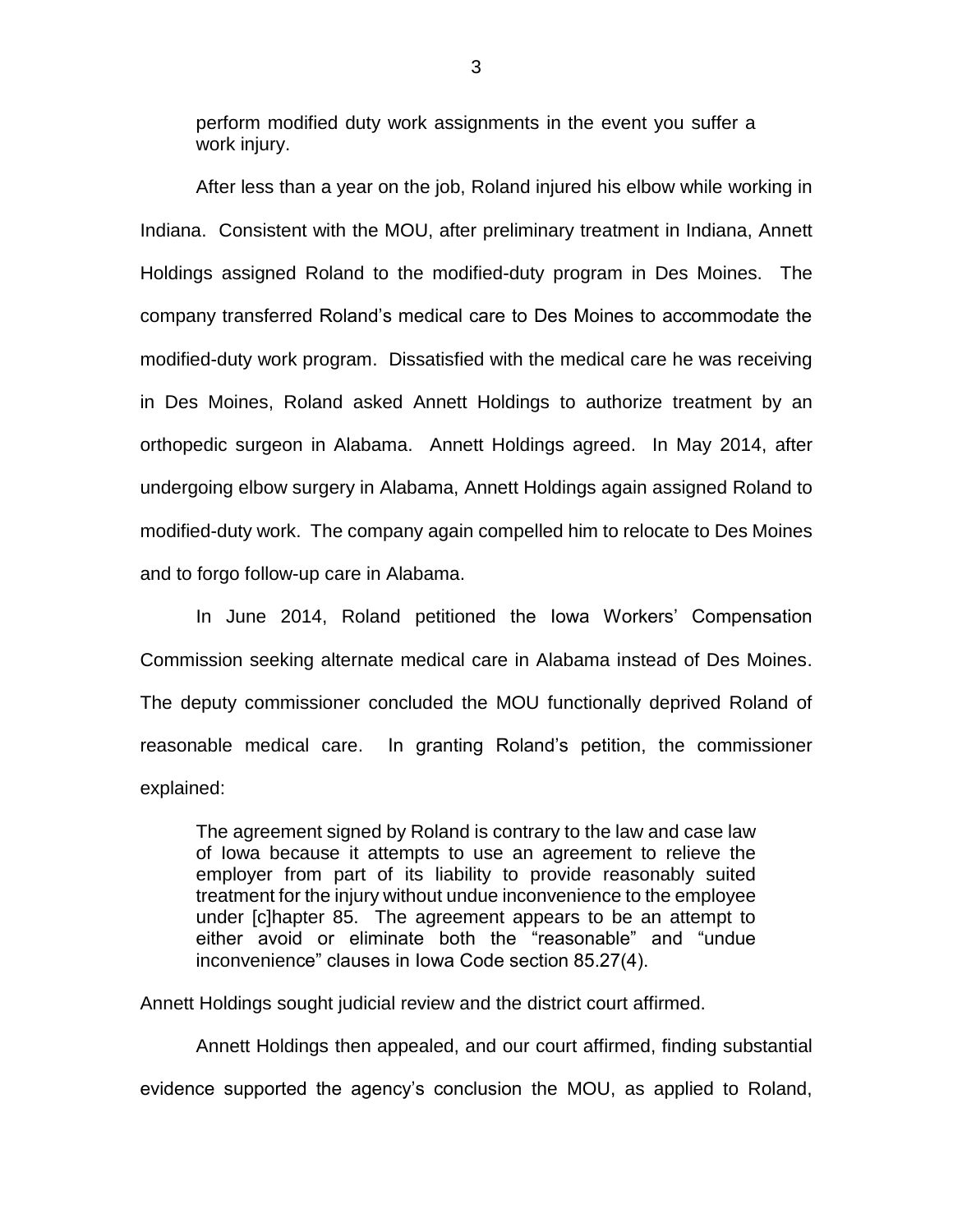violated Iowa Code section 85.18 (2013). *Annett Holdings, Inc. v. Roland*, No. 15- 0043, 2016 WL 541265, at \*6 (Iowa Ct. App. Feb. 10, 2016).

Less than a week after our decision, Roland sued Annett Holdings on behalf of himself and others similarly situated. He cited the company's continued attempts to compel him to travel to Des Moines for the light-duty work program despite judicial direction otherwise. Roland alleged Annett Holdings acted in bad faith and violated his statutory rights and those of similarly situated employees. Roland sought compensatory and punitive damages. <sup>2</sup> Roland's petition asked the district court to certify the matter as a class action.

The district court held a hearing on the class certification in April 2018. At the hearing, Roland's attorney explained that following a discovery conference, counsel for Annett Holdings stipulated the prospective class consisted of more than forty drivers who signed the same MOU. All the drivers had workers' compensation claims and were compelled to travel to Des Moines for the light-duty work program. Despite the company's stipulation to the prospective class membership, Annett Holdings resisted the motion to compel and moved to decertify the class action.

In a May 2018 order, the district court decided Roland and the other drivers met the requirements for class certification. Annett Holdings timely appealed the court's certification of the class. Our supreme court granted a stay of the district court's proceedings until conclusion of this appeal.

 $\overline{a}$ 

 $2$  Roland sought damages for (1) deprivation of healing period benefits, permanent partial disability benefits, medical benefits, and reasonable and necessary medical care; (2) loss of time traveling to and from Des Moines; (3) deprivation of statutory rights; and (4) pain and mental distress associated with a deprivation of statutory rights.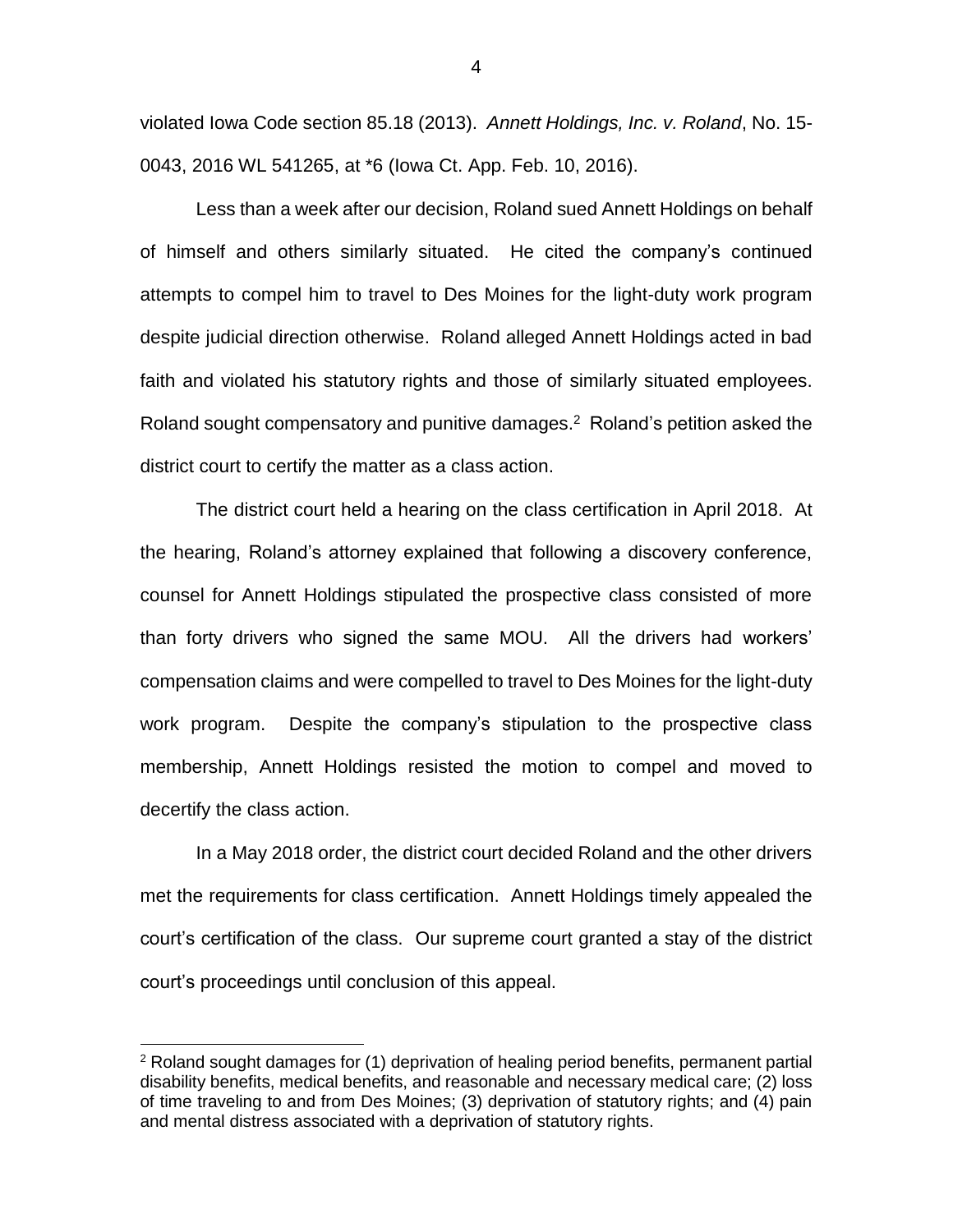### **II. Scope and Standard of Review**

We review a district court's certification of a class action for an abuse of discretion. *Kragnes v. City of Des Moines*, 810 N.W.2d 492, 497–98 (Iowa 2012). "Our class-action rules are remedial in nature and should be liberally construed to favor the maintenance of class actions." *Comes v. Microsoft Corp.*, 696 N.W.2d 318, 320 (Iowa 2005).

To warrant reversal, the grant of class certification must be unreasonable. *Freeman v. Grain Processing Corp.*, 895 N.W.2d 105, 113 (Iowa 2017). We affirm if the district court "weigh[ed] and consider[ed] the factors and [came] to a reasoned conclusion as to whether a class action should be permitted for a fair adjudication of the controversy." *Id.* (quoting *Anderson Contracting, Inc. v. DSM Copolymers, Inc.*, 776 N.W.2d 846, 848 (Iowa 2009) (alterations in original)). At this stage of the litigation, Roland carries a "light" burden in establishing the elements for class certification. *See id*. at 114.

#### **III. Analysis**

Class certification finds its source in our rules of civil procedure. Iowa Rule of Civil Procedure 1.262 sets forth three requirements: (1) the class must be so numerous as to render impracticable joinder of all parties, and there is question of law or fact common to the class; (2) class certification would promote the fair and efficient adjudication of the controversy; and (3) the representative parties will fairly and adequately protect the class's interests.

On the first requirement, Annett Holdings concedes the numerosity prong but argues Roland did not show the existence of a question of law or fact common to the class. Annette Holdings does not challenge the third element but does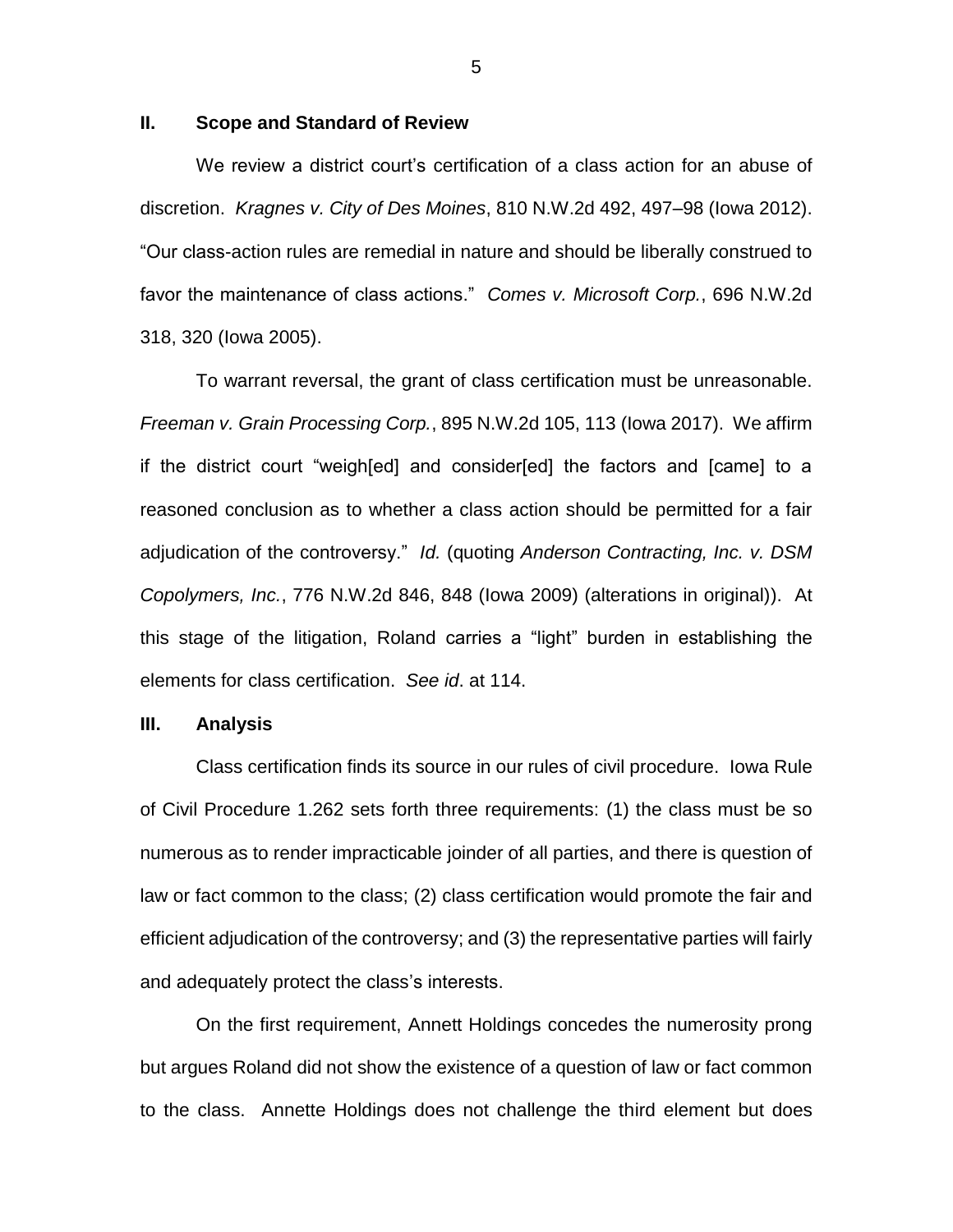contest one aspect of the second requirement—the promotion of a fair and efficient adjudication of the controversy.

That second class-certification requirement finds its contours in Iowa Rule of Civil Procedure 1.263. That rule delineates thirteen factors for courts to consider in determining whether certification would promote fair and efficient adjudication of a given controversy. Annett Holdings disputes just one of the thirteen considerations—"[w]hether common questions of law or fact predominate over any questions affecting only individual members." <sup>3</sup> *See* Iowa R. Civ. P. 1.263(1)(e).

- a. Whether a joint or common interest exists among members of the class.
- b. Whether the prosecution of separate actions by or against individual members of the class would create a risk of inconsistent or varying adjudications with respect to individual members of the class that would establish incompatible standards of conduct for a party opposing the class.
- c. Whether adjudications with respect to individual members of the class as a practical matter would be dispositive of the interests of other members not parties to the adjudication or substantially impair or impede their ability to protect their interests.
- d. Whether a party opposing the class has acted or refused to act on grounds generally applicable to the class, thereby making final injunctive relief or corresponding declaratory relief appropriate with respect to the class as a whole.
- . . . . f. Whether other means of adjudicating the claims and defenses are impracticable or inefficient.
- g. Whether a class action offers the most appropriate means of adjudicating the claims and defenses.
- h. Whether members who are not representative parties have a substantial interest in individually controlling the prosecution or defense of separate actions.
- i. Whether the class action involves a claim that is or has been the subject of a class action, a government action, or other proceeding.
- j. Whether it is desirable to bring the class action in another forum.
- k. Whether management of the class action poses unusual difficulties.
- l. Whether any conflict of laws issues involved pose unusual difficulties.
- m. Whether the claims of individual class members are insufficient in the amounts or interests involved, in view of the complexities of the issues and the expenses of the litigation, to afford significant relief to the members of the class.

 $\overline{a}$  $3$  The twelve additional considerations include:

Iowa R. Civ. P. 1.263(1).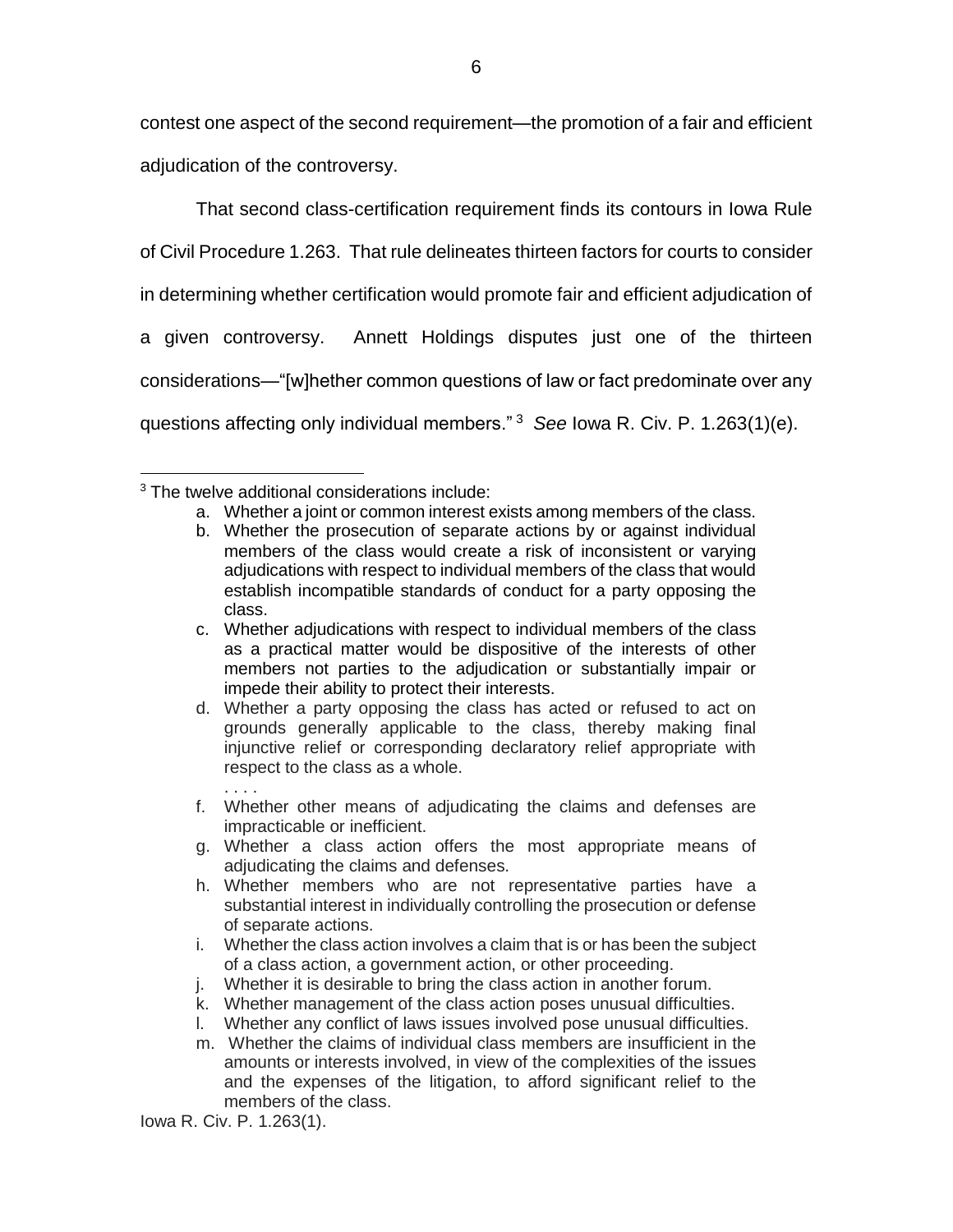Those thirteen factors balance two overarching considerations: "achieving judicial economy by encouraging class litigation while preserving, as much as possible, the rights of litigants—both those presently in court and those who are only potential litigants." *Vos v. Farm Bureau Life Ins. Co.*, 667 N.W.2d 36, 45 (Iowa 2003) (quoting *Vignaroli v. Blue Cross of Iowa*, 360 N.W.2d 741, 743 (Iowa 1985)). The district court has broad discretion to weigh those thirteen factors in deciding class certification. *Freeman*, 895 N.W.2d at 119.

We address the two arguments raised by Annette Holdings in turn.

#### **A. Common Question of Law or Fact**

Annett Holdings contends the district court abused its discretion in certifying the class because the case does not present a common question of law or fact. The company asserts the administrative appeal did not declare the MOU invalid on its face but rather found it violated Roland's statutory rights. From that premise, Annett Holdings argues Roland has not shown the class members share a common injury because simply requiring drivers to sign the MOU does not violate the workers' compensation statute. We are unpersuaded by the company's contention.

To satisfy the commonality requirement, a litigant must present a question of law or fact common to class members. *Wal-Mart Stores, Inc. v. Dukes*, 564 U.S. 338, 349–50 (2011) (explaining employees' claims "must depend upon a common contention"). 4 The complaints must arise out of a "common nucleus of operative facts" to establish commonality, but all claims need not be exact replicas of one

 $\overline{a}$ 

<sup>&</sup>lt;sup>4</sup> We rely on federal authorities construing similar provisions of the federal rule on class certification to interpret our state counterpart. *See Freeman*, 895 N.W.2d at 116.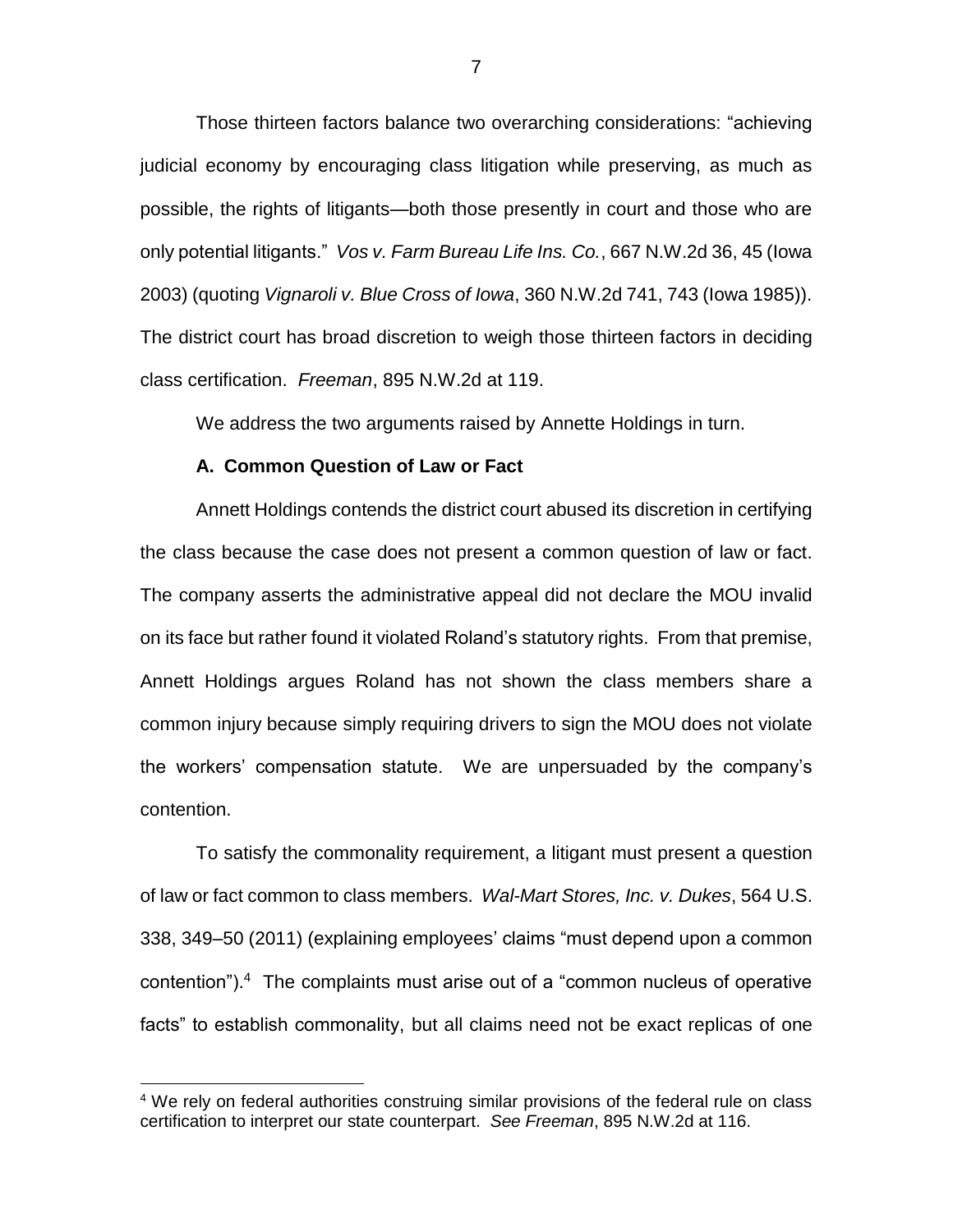another. *Freeman*, 895 N.W.2d at 119. Phrased differently, in establishing commonality the proponent must prove all members of the purported class seek to remedy a common legal grievance. *Martin v. Amana Refrigeration, Inc.*, 435 N.W.2d 364, 368 (Iowa 1989).

Here, the district court reasoned: "The determination of whether the MOU violated statutory rights is common to all proposed class members." The court acknowledged "[t]he nature and amount of damages may differ for each class member." But, relying on *Freeman*, the court determined: "the central factual basis is the MOU [violates] section 85.18, and thus, the plaintiff's theory presents a common nucleus of operative fact."

In challenging the district court's conclusion on appeal, Annett Holdings relies on language in *Dukes* that the commonality requirement "does not mean merely that [the class members] have all suffered a violation of the same provision of law." 564 U.S. at 350. Applying that caution to these facts, Annett Holdings asserts not every truck driver in the purported class suffered the same—or any injury from signing the MOU.<sup>5</sup> Thus, in the company's view, Roland has not met the commonality requirement.

Although the *Dukes* quote may appear instructive at first glance, Annett Holdings overlooks the glaring differences between the situation there and ours here. The *Dukes* plaintiffs alleged Wal-Mart engaged in discriminatory promotion policies and sought certification of a class including all women employed by Wal-

 $\overline{a}$ 

<sup>&</sup>lt;sup>5</sup> Annett Holdings obtained affidavits from several employees injured on the job and allegedly opted to receive treatment in Des Moines, attempting to show no common injury among the purported class members.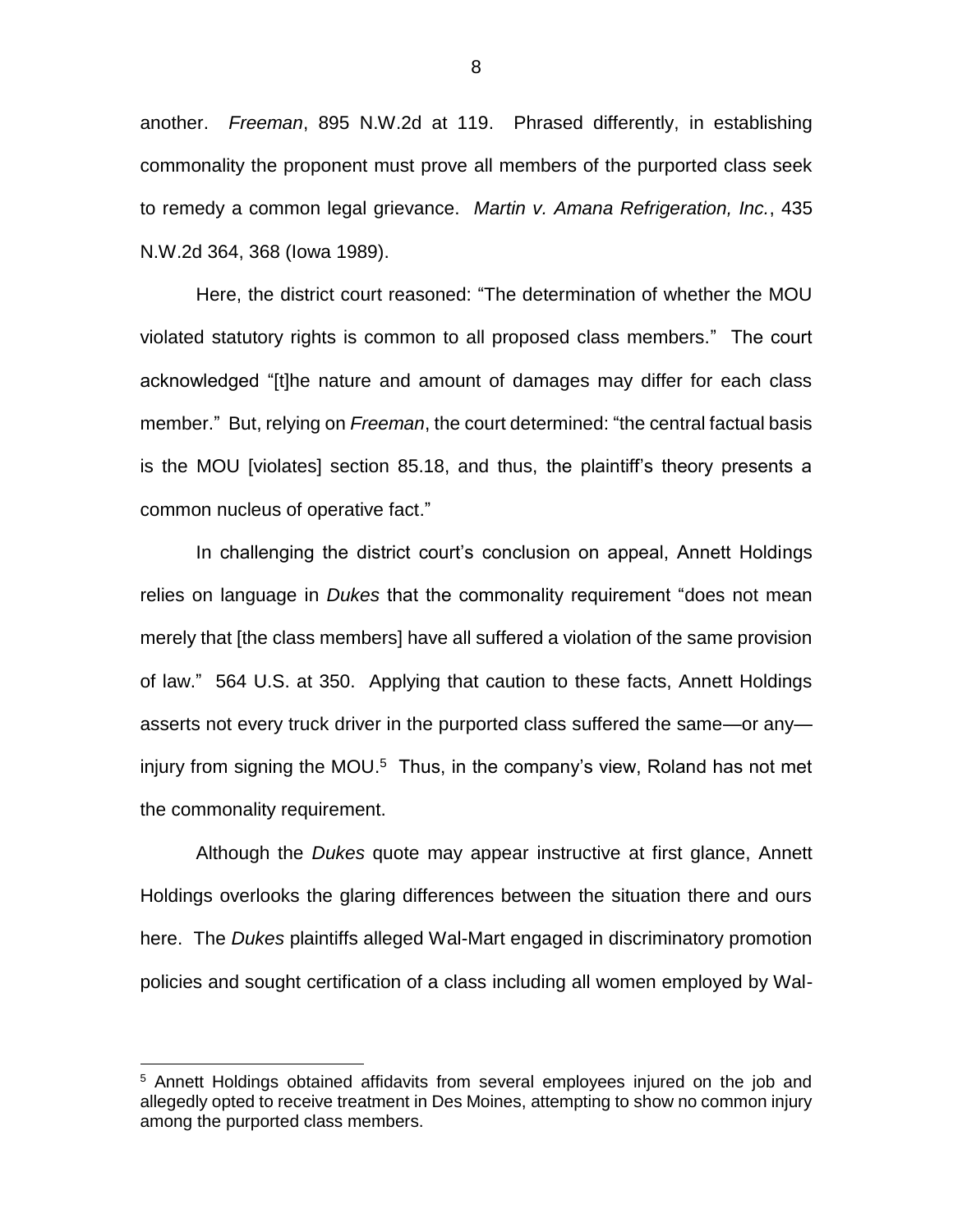Mart nationwide since 1988. *Id.* at 346. As it cautioned against finding commonality based on violations of a broad civil rights law, the court quipped: "Quite obviously, the mere claim by employees of the same company that they have suffered a Title VII injury, or even a disparate-impact Title VII injury, gives no cause to believe that all their claims can productively be litigated at once." *Id.* at 350. The Supreme Court held because the plaintiffs did not identify a particular employment practice connecting their nationwide claims, they failed to present a common question of law or fact supporting class certification. *Id.* at 359.

By contrast, Roland identified a legal grievance shared by the members of the prospective class—the company's use of the MOU to deny benefits to injured workers in violation of Iowa Code section 85.18. That common contention was "capable of classwide resolution," as described in *Dukes*. *Id*. at 350. And that common contention does not disappear even if some employees consented to receiving their medical care in Des Moines.

That allegation of employee consent is not our concern at this point. The company's push to show not all members of the class suffered the same injury takes us down the wrong path. In looking for a common question of law or fact, courts rarely inquire into the merits of each individual claim. *Vignaroli*, 360 N.W.2d at 745. Certification does not hinge on showing the plaintiffs can ultimately prevail on the merits. *Id*.

Imagine our court considering whether all of the truck drivers had viable legal claims against Annett Holdings for enforcing the MOU; that would require the district court to have inquired into the merits of the individual lawsuits. *See*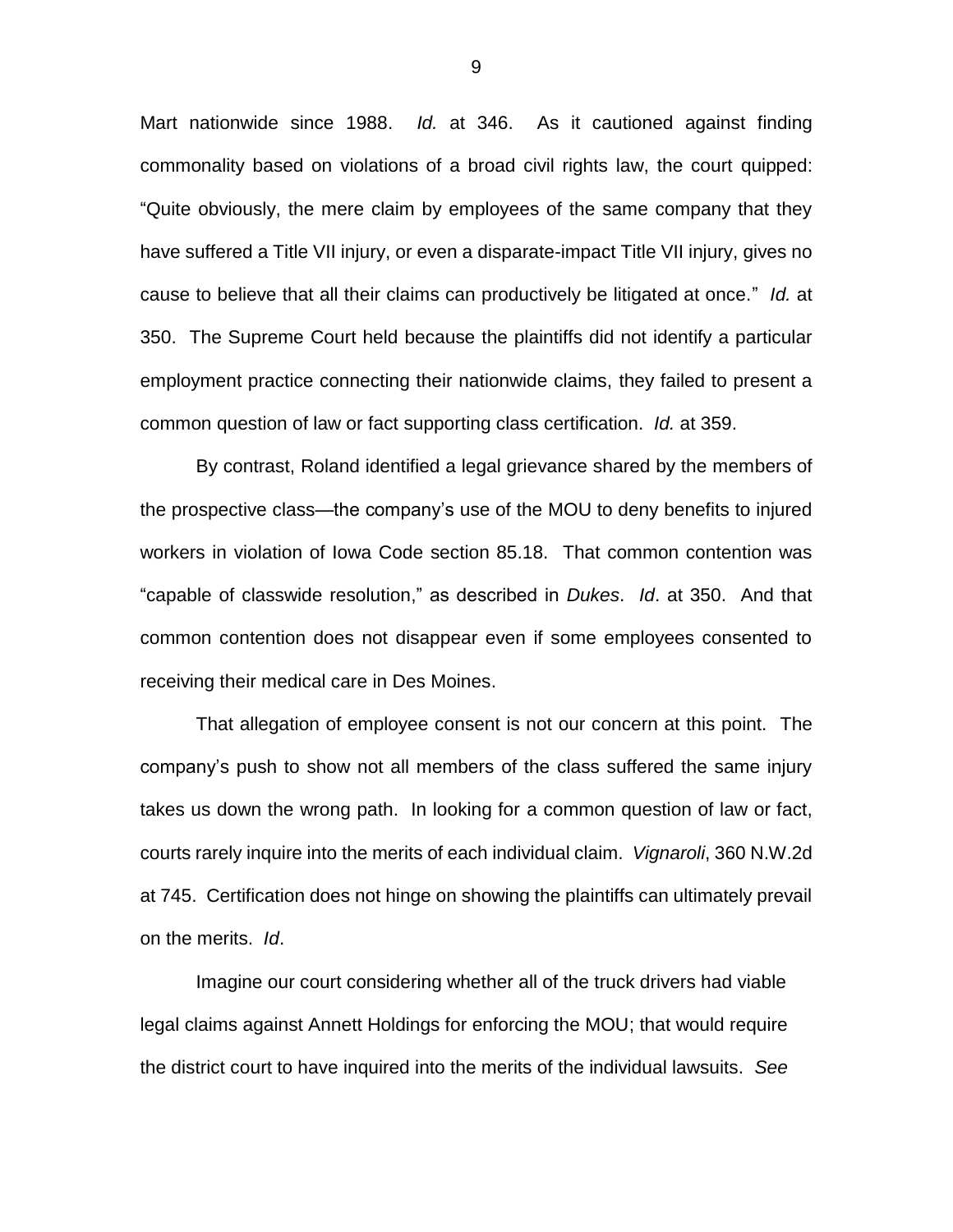*Martin*, 435 N.W.2d at 368. "Appropriately, the trial court's certification ruling does not address the merits of any class member's cause of action." *Id*.

At this class-certification stage, it is premature to assess whether the alleged injuries did in fact occur. *Id*. Roland's complaint alleges circumstances, such as signing the Annett Holdings MOU and suffering work-related injuries, experienced by all members of the class, which created a common grievance. The district court did not abuse its discretion in finding a common question of law or fact among all members of the purported class.

## **B. Fair and Efficient Administration of Justice—Predominance**

Annett Holdings next claims class certification was improper because individual questions predominate over those common to the class. *See* Iowa R. Civ. P. 1.263(1)(e). $6$  The company asserts individualized proof will be necessary to show the MOU is illegal as applied to each member of the class. Further, it claims the damages sought are highly individualized. Given these distinctions, Annett Holdings argues, the individual issues overshadow the common questions. We are not convinced by this argument that the district court abused its discretion in finding a unified proceeding would be a fair and efficient means to decide the truck drivers' common claims.

 $\overline{a}$ 

 $6$  Our supreme court has emphasized the district court's broad discretion to weigh all thirteen factors in deciding class certification under rule 1.263(1). *Comes*, 696 N.W.2d at 322. Courts would often find some criteria tilting against certification and some in its favor. *Id*. Employing its broad discretion, the district court must "weigh the competing factors and determine whether a class action will provide a fair and efficient adjudication of the controversy." *Id*. Thus, even if Annett Holdings is correct in its assertion that the predominance factor weighs against certification, that eventuality does not preclude affirming the certification because the other factors weigh heavily in support of allowing the class action to go forward. While the parties focused only on the predominance factor, the court considered all of the rule 1.263(1) criteria and concluded "a class action is the most appropriate means for fair and efficient adjudication of the controversy in this case."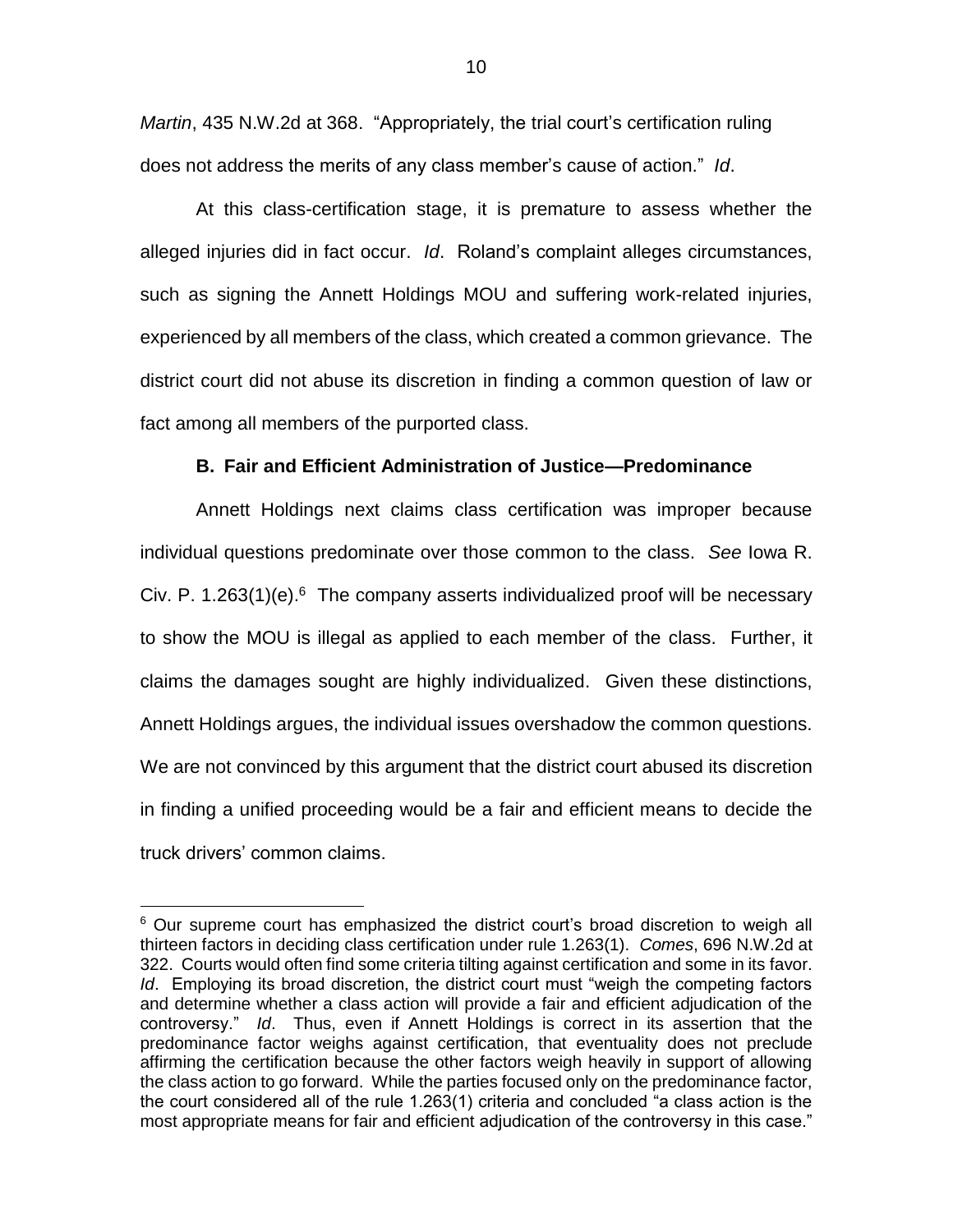The predominance inquiry requires us to examine the difficulties that could crop up in managing a class action. *Freeman*, 895 N.W.2d at 118. We look pragmatically at whether one or more central issues are common to the class, or in other words, predominate the litigation. *See Luttenegger v. Conseco Fin. Servicing Corp.*, 671 N.W.2d 425, 437 (Iowa 2003). Not all the claims need to be "carbon copies" of each other. *Id*. Roland can satisfy the predominance requirement by pointing to "generalized evidence which proves or disproves an element on a simultaneous, classwide basis, since such proof obviates the need to examine each class member's individual position." *See Freeman*, 895 N.W.2d at 119 (quoting *Vos*, 667 N.W.2d at 45).

That generalized evidence is the legality of the MOU, properly recognized by the district court as central to each member's claim. Even if individual class members may offer evidence specific to their own injuries and what medical treatment was reasonably necessary, the elephant in the room will continue to be the MOU and its conflict with chapter  $85.7$  "Because this case involves alleged statutory violations and damages common to all class members, the district court did not abuse its discretion by finding that common issues predominate." *See Comes,* 696 N.W.2d at 323.

The same reasoning applies to Roland's bad-faith claim, where he asserts Annette Holdings knew the MOU was being used to illegally deny workers' compensation benefits and continued to enforce the contract anyway. *See Brown* 

 $\overline{a}$ 

 $7$  The same logic applies to damage calculations. Individualized damage calculations are not fatal to a class certification if a class action promotes the resolution of a common and significant issue. *Luttenegger*, 671 N.W.2d at 437 (noting a variation in damage amounts due each party does not require termination of the class action).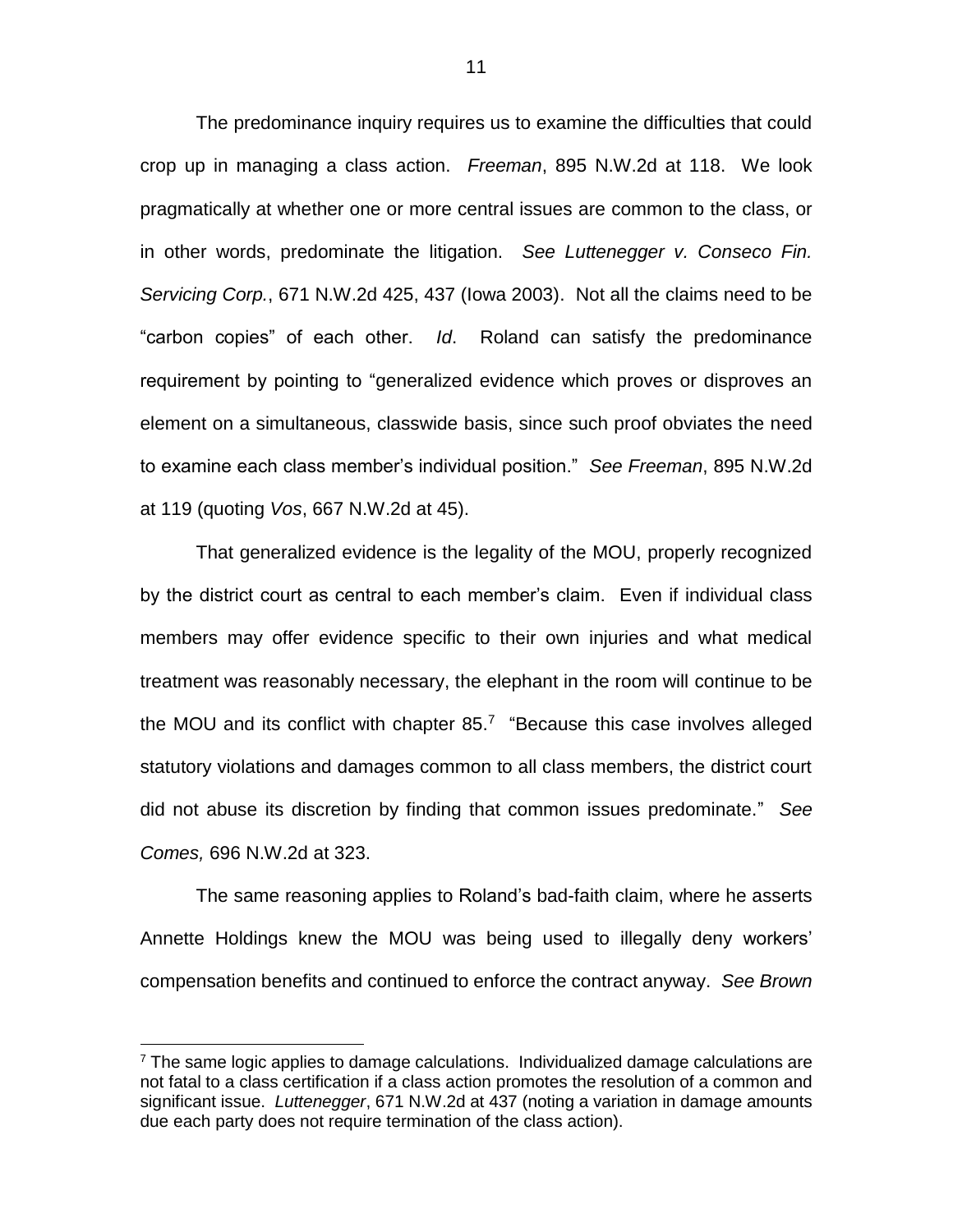*v. Liberty Mut. Ins. Co.*, 513 N.W.2d 762, 763 (Iowa 1994). Each member's proof of enforcement may vary, but all that evidence funnels into establishing the common bad-faith elements that Annette Holdings was using the MOU to deny workers' compensation benefits without a reasonable basis. *See id*.

During oral argument, Annett Holdings maintained this case is analogous to *Vos* in that the individual inquiries necessary to resolve the complaints predominate over common questions. *See* 667 N.W.2d at 54. In that case, the plaintiff-policyholders alleged Farm Bureau insurance agents "engaged in a pattern of deceptive practice in connection with the sale of whole life and universal life policies." *Id*. at 39. They sued for breach of contract, negligent misrepresentation, common law fraud, fraudulent inducement, and breach of fiduciary duty. *Id.* at 40. The district court first certified the class but after nearly two years of discovery, decertified the class upon defendants' motion. *Id.* at 41, 44. Our supreme court upheld the decertification, concluding the district court did not abuse its discretion in finding no evidence supported plaintiffs' claims of company-wide deception, and without a universal practice, individual issues would predominate over those common to the group. *Id.* at 49.

Even beyond the merits of the predominance inquiry, Roland's case is distinguishable for two reasons. First, the *Vos* court had the benefit of nearly two years of discovery before concluding the plaintiffs' theory of uniform deception was not viable. *Id.* at 41. By contrast, the parties here have yet to engage in discovery. If further development of the record reveals the class claims require more individualized proof than at first appeared, the district court may decertify the class, if appropriate. *See Vos*, 667 N.W.2d at 46.